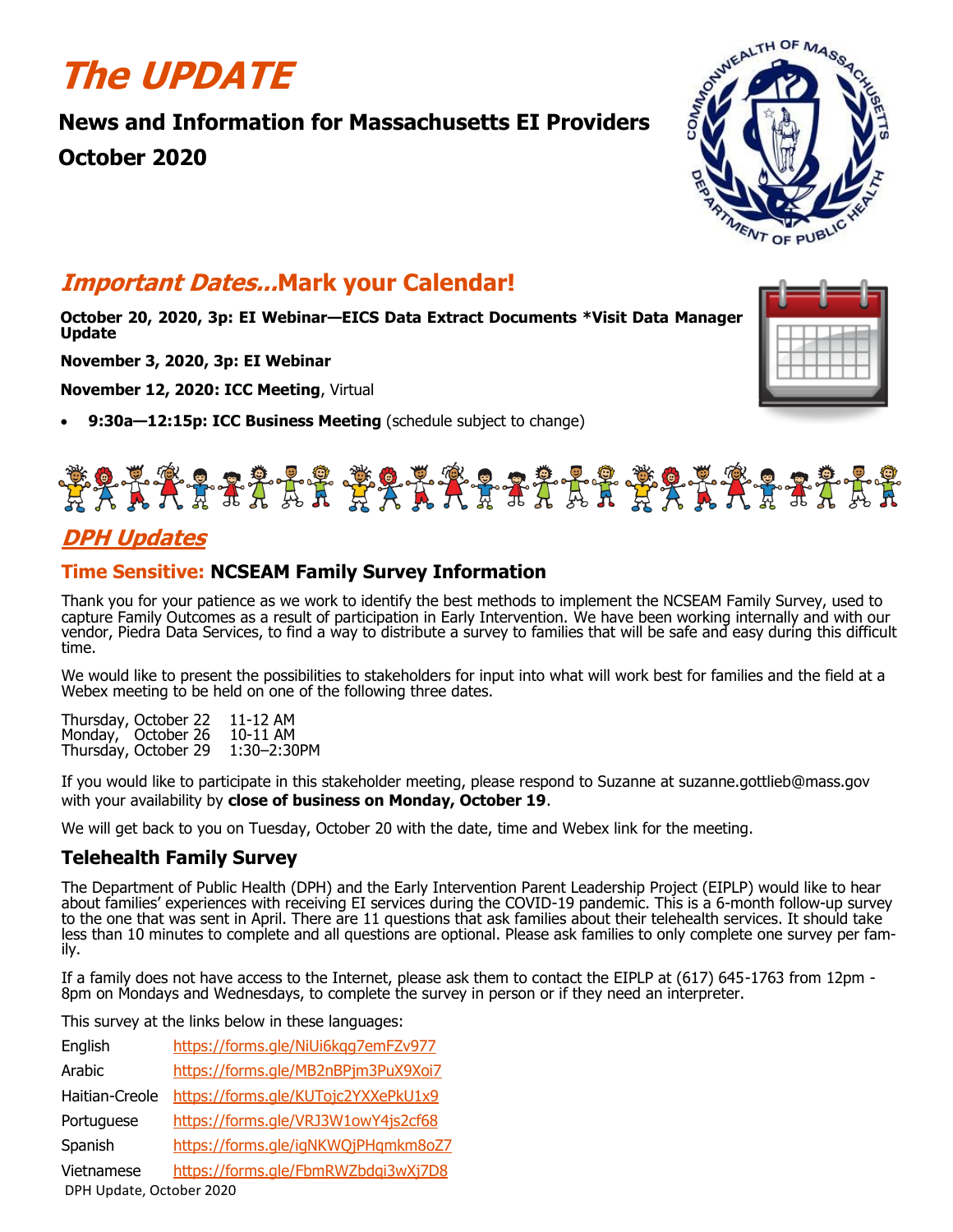## **COVID Extended Post-3 Services**

Just a reminder as we are coming towards the end of the extended post-3 services, these waivers are valid through October 15th. Services given on the 15th are covered.

### **Co-Treatment During COVID**

As previously discussed, starting on June 1<sup>st</sup> 2020, DPH is allowing for flexibility in certain service delivery activities during the COVID-19 pandemic. Co-treatment may be utilized for the purposes of consultation and coordination of telehealth treatment planning and implementation. Current billing guidelines allow for co-treatment visits 1x/month. When deemed clinically appropriate, a waiver for reimbursement can be submitted to DPH through the client system to request up to weekly visits. Going forward throughout the pandemic, waivers for additional co-visits must include an individualized clinical circumstance that explains why the service cannot follow the EI Reimbursement Policy Manual. Clinical justification should be based on a supporting the functional outcomes that have been identified in the IFSP process and be reflective of DPH Mission and Key Principles.

#### **Reflective Questions to ask:**

- How does this request support caregivers ability to enhance development through everyday activities?
- How does this support the child's learning through meaningful everyday experiences and interactions with familiar people in familiar places?
- How does this support all families enhancing their children's' development and learning?
- How does this establish relationships and foster equal partnerships with caregivers to enhance the development and learning through the IFSP process?
- Is this intervention based on developmentally appropriate practices, current research and applicable laws and regulations?
- How is this collaborative and individualized to reflect the family member's priorities, learning styles and culture?
- How does this ensures that the family's priorities, needs and concerns are addressed through the IFSP team?
- How does this support the IFSP outcomes that are functional and based on family identified priorities, and input from all members of the child's IFSP team?
- What is clinically happening during this service to support the IFSP outcomes?
- How do multiple clinicians on a tele health visit support the IFSP outcomes?
- Has the IFSP been reviewed to determine service delivery and what clinician/s is needed to provide support to meet the IFSP outcomes?
- What skills are needed to provide support to the meet the IFSP outcomes? Who is the best person to provide these services?

### **Parent Contacts**

There is a lot going on at your programs right now, and you may not necessarily be thinking about your Parent Contacts. We just wanted to let you know that after receiving updates and opportunities from the EIPLP, many of your parents continue to remain involved in the EI system after transition.

**Ever wonder what your Parent Contact has been up to?** In the last year 2 former Parent Contacts joined the Interagency Coordinating Council (ICC), 2 participated as members of RFR teams, and 7 participated in DPH skill building opportunities focusing on using their family stories to impact systems change.

#### What one of our Parent Contacts shared:

'I was offered the chance to become a Parent Contact for our EI center. This opened doors to opportunities that I did not know existed, such as the EI Parent Leadership Project (EIPLP) led by the Office of Family Initiatives at the MA Department of Public Health. As a Parent Contact I was able to attend the Massachusetts Early Intervention Consortium (MEIC) Conference, at which I met lots of other wonderful parents, EI providers and learned about different agencies and service providers across the state. Here I learned about another opportunity called "Finding Your Footing (FYF)" As part of FYF, I was able to attend the Federation for Children with Special Needs conference in February 2020...Each of these roles, conferences and seminars have led to additional opportunities to further my knowledge and involvement in the Early Intervention and special needs communities...giving me additional chances to get more deeply involved in a cause that has become so important to me, and most important of all, has allowed me to become a better parent and advocate for my son.' - J.W.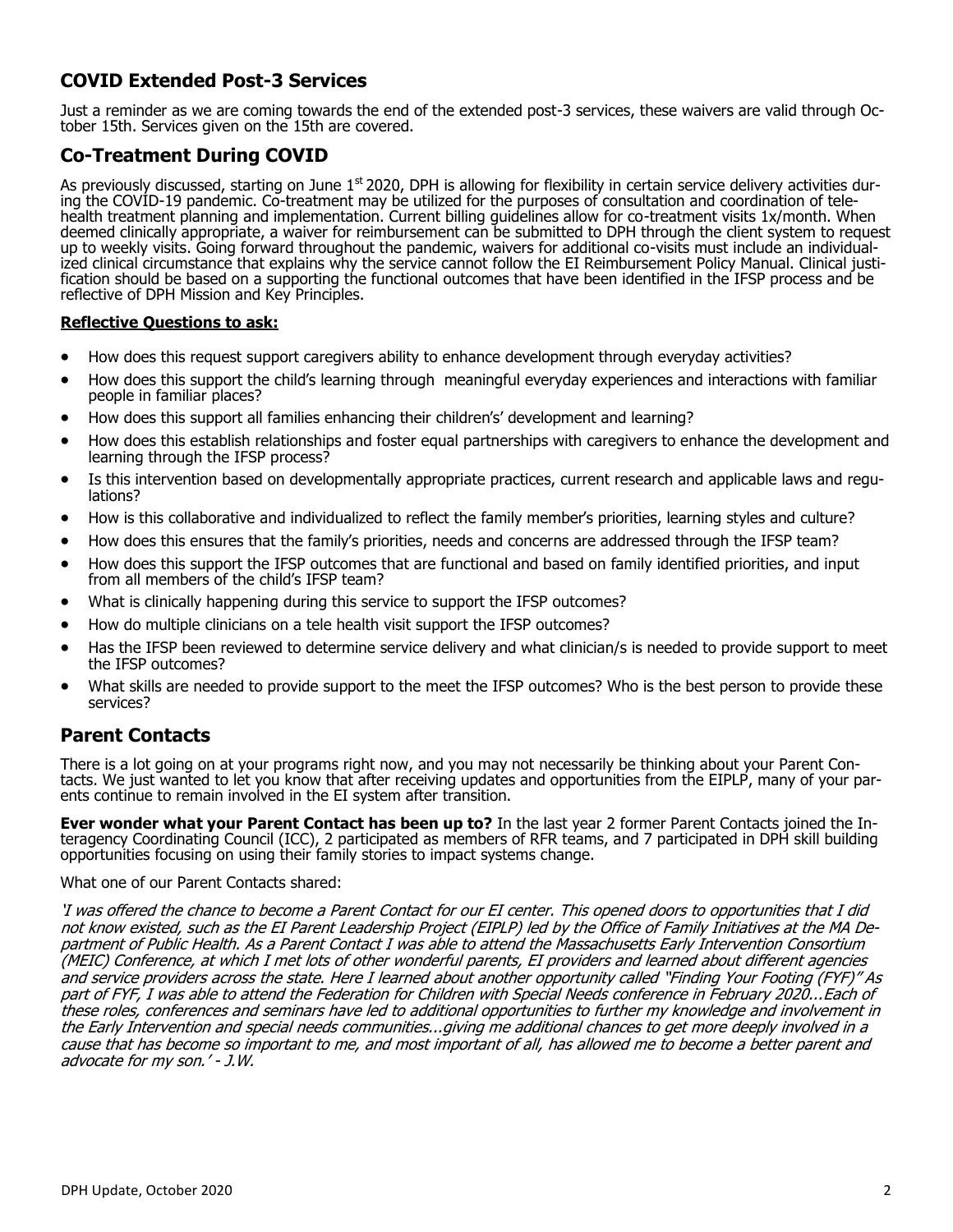## **Sandbox Quick Reference Guide (QRG) for adding Personnel to the "Sandbox"**

The Sandbox is an environment created with the sole purpose of providing users with the opportunity to "practice" using the EI System without impacting actual cases and records. The color of the screens in the Sandbox is olive green, not the blue of the live EI System. [Here is the QRG](https://files.constantcontact.com/dafff9ae001/46f47faf-830b-413b-8011-7e566192b0fd.docx) to help with adding or locating personnel in the sandbox.

### **Re-establishing Eligibility**

#### **Can we re-establish eligibility of a child early? No, and here is why…**

This is a question that comes up from time to time and is being asked more often with the roll out of the new webbased client system. Parents are often looking for developmental information about their child to make decisions about the need for services in the future. Some questions we would encourage you ask are…

- What information is the IFSP team, including the parent, looking to gain from completing an eligibility evaluation early?
- Is there another way to get that information?
- What do you expect the result of the evaluation to be? How will this information be used?
- Are there other assessments that could be used to provide the team with the developmental information they are looking for?
- Have you considered using a different tool? Have you gathered updated functional assessment information through observation and parent interview? What tool best address the families' priority area?

It is important to ask these questions to determine the purpose of administering a BDI-2 evaluation outside of the timeframe since it will not be to determine eligibility. You would be completing an assessment to gather more information about the child. These questions can help determine the purpose of the activity, what information will be gathered and shared, who should be present, and what tool might support the activity.

#### **Annual eligibility evaluation on children who have an established condition:**

#### **Can we do the BDI-2 annually for children who have an established condition?**

This question has been asked with the roll out of the new EI Client System. The Massachusetts Operational Standards (MA EIOS) state… "Eligibility evaluation—an activity carried out by a multidisciplinary team of certified Early Intervention Specialists to determine an infant or toddler's initial or continuing eligibility for Early Intervention services." Therefore, you would not need to do an 'eligibility evaluation' for a child who has an established condition that gives them three years of EI eligibility.

It is important to have updated information on a child's development as well as to track developmental progress over time. To do this, a formal evaluation might be a tool the IFSP team chooses to use. When trying to decide what tool would be best IFSP team members should consider the following questions:

- What information is the IFSP team, including the parent, looking to gain from completing an evaluation?
- Is there another way to get that information?
- What do you expect the result of the evaluation to be? How will this information be used?
- Are there other assessments that could be used to provide the team with the developmental information they are looking for?
- Have you considered using a different tool? Have you gathered updated functional assessment information through observation and parent interview? What tool best address the families' priority area?

The client system is not going to generate an eligibility evaluation task for those children, because it is not a required task. If the team chooses to administer the BDI-2 to gather information, they can, and will be able to use the create tasks: Initiate BDI -2 not for eligibility.





New podcasts will be featured in this section as they become available. They are always available at [https://eionthefly.podbean.com/.](https://eionthefly.podbean.com/)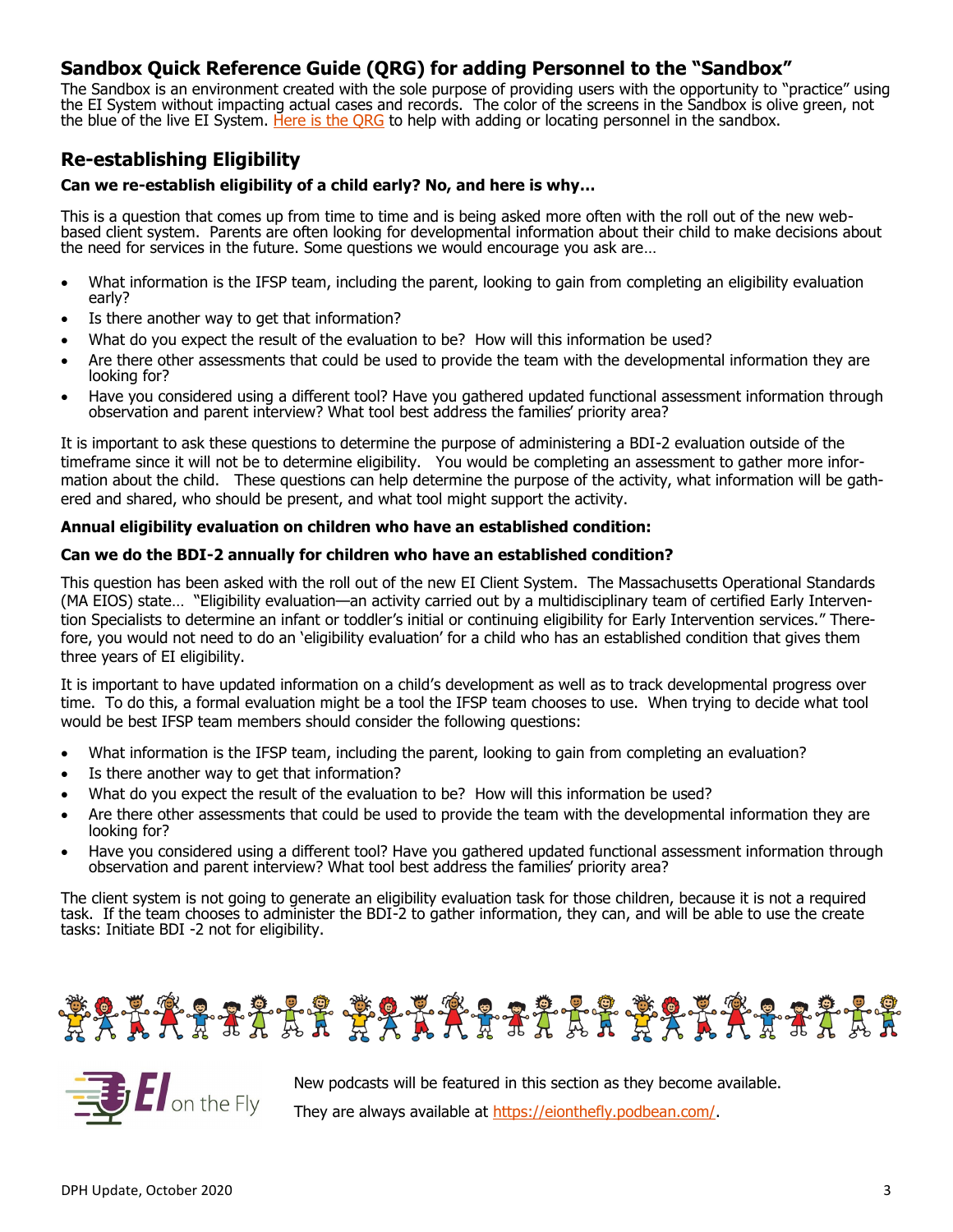## **Training Options for Clinicians Learning the EICS**

## **Grab & Go's**

Grab-and-Go trainings are for Programs to use with their staff. They are meant to offer Programs a resource to use in staff meeting, supervision, small groups, etc. The training page is designed to present downloadable files for your convenience. To save files, click on the **download folder** button.

## **Grab & Go: An Introduction to the Early Intervention Client System (EICS) for Clinicians**

These resources will support EI Specialists in learning the EI Client System. Includes a scripted PowerPoint presentation that gives an overview of the EI Client System, identifies and explains key terms and will lead an EI Specialist through the steps of completing a case the EI client system sandbox from referral to discharge. Additional resources to support learning include the activity of EI Client System Sandbox Scenarios for additional self -paced learning and a crosswalk of transition requirements in the EI Operational Standards to the EI Client System.

#### **EI Client System (EICS) Sandbox Scenarios - Self-paced Learning Activity**

A self-paced learning activity that walks an EI clinician through each step to complete different scenarios of building a child within the EI sandbox.

#### **Transition Crosswalk Graphic- EI Operational Standards/ EI Client System**

A crosswalk of transition requirements in the EI Operational Standards to the EI Client System.

## **Live Trainings**

This live online training is an alternative way to support EI Specialists in learning the EI Client System. Using the resources included in the Grab & Go: An Introduction to the Early Intervention Client System (EICS) for Clinicians, we will provide a **facilitated presentation** that gives an overview of the EI Client System, identifies and explains key terms and will begin to lead an EI Specialist through the steps of completing a case from referral to discharge. There will be **no additional information shared than what is offered through the online Grab & Go** resources. Instead, this may be a good alternative for learners who require a more facilitated presentation style by a member(s) of the Regional Specialist team.

## **Coffee Chats**

Coffee Chats are a new way your DPH Regional Specialist team is here to help support the learning of the new Early Intervention Client System. After getting to know the EICS through either the Grab & Go training available on Mass.gov, attending one of the Live EICS for Clinicians Introduction, or on your own with the assistance from the sandbox & the user manual, coffee chats are quick, 60-90 minute time slots designed to dive a little deeper into specific topic areas and answer any remaining questions you may have. We are hoping this will be a more personalized and interactive training experience. Topics have been chosen through feedback from the field and include:

> Progress Notes **IFSP** Transition & Discharge



**Extracts** 

**We have added new coffee chat topic: Extracts**

[www.mass.gov/orgs/early](https://www.mass.gov/orgs/early-intervention-division)-intervention-division

All of our professional development resources can be found on the MA.Gov website –Early Intervention Division – at bottom of page, select Professional Development for EI Providers

To access additional resources from this page, scroll to bottom

Online Trainings & Resources will bring you to the Training on Demand website (Grab  $\&$  Go's)

Virtual Trainings will bring you to the calendar of events (Live & Coffee Chats)



|               |                                                     |                              |                                    | ı               | 2                | з                |
|---------------|-----------------------------------------------------|------------------------------|------------------------------------|-----------------|------------------|------------------|
| $\ddot{4}$    | 5                                                   | 6                            | 7 Progress<br><b>Notes 8:10-10</b> | 8               | $\overline{Q}$   | 10 <sup>10</sup> |
| $\mathbf{u}$  | 12                                                  | 13                           | 14                                 | 15              | 16               | 17               |
| 18            | 19                                                  | 200CS latro<br>12:30-2:30    | 21 IFSP<br>10-11:30                | $^{22}$         | 23               | 24               |
| 25            | 26 Transition<br>& Discharge<br>a-guso              | 27                           | 28                                 | 29              | 30               | 31               |
|               |                                                     |                              | <b>NOVEMBER 2020</b>               |                 |                  |                  |
| <b>SUNDAY</b> | <b>MONDAY</b>                                       | <b>TUESDAY</b>               | <b>WEDNESDAY</b>                   | <b>THURSDAY</b> | <b>FRIDAY</b>    | <b>SATURDAY</b>  |
|               |                                                     |                              |                                    |                 |                  |                  |
| $\mathbf{1}$  | 2 Transition<br>& Discharge<br>$2 - 3130$           | 3                            | $\ddot{a}$                         | 5               | 6                | 7                |
| $\mathbf{8}$  | <b>QEstract</b><br>1-2-10                           | <b>10 IFSP</b><br>8:10-10    | $\mathbf{u}$                       | 12              | 13               | 14               |
| 15            | 16                                                  | 17 EICS Intro<br>12:30-2:30  | 18                                 | 1Q              | 20               | $_{21}$          |
| $^{22}$       | 23                                                  | 24 Progress<br>Notes 8:10-10 | 25                                 | 26              | 27               | 28               |
| 29            | <b>201157</b><br>$2 - 3130$                         |                              |                                    |                 |                  |                  |
|               |                                                     |                              | DECEMBER 2020                      |                 |                  |                  |
| <b>SUNDAY</b> | <b>MONDAY</b>                                       | <b>TUESDAY</b>               | <b>WEDNESDAY THURSDAY</b>          |                 | <b>FRIDAY</b>    | <b>SATURDAY</b>  |
|               |                                                     | ı                            | $\overline{2}$                     | 3               | $\boldsymbol{A}$ | 5                |
| 6             | $\overline{\tau}$                                   | 8 EICS Intro<br>8:30-10:30   | $\bf{Q}$                           | 10              | $\mathbf{11}$    | $12^{12}$        |
| 13            | <b>14 Transition</b><br>& Discharge<br>$9 - 5 - 10$ | 15                           | 16 Estract<br>10-11:30             | 17              | 1R               | 19               |
| 20            | $^{21}$                                             | 22 Progress<br>Notes 8rgo-so | 23                                 | 24              | 25               | 26               |
| 27            | 28                                                  | 20                           | <sub>20</sub>                      | 21              |                  |                  |

[Click calendar to view/print](https://files.constantcontact.com/dafff9ae001/ad42d40e-6d1e-4a8e-82fd-f5051156acf6.png)

EICS FALL TRAININGS 2020

 $\begin{array}{|l|c|c|c|c|}\hline & \multicolumn{1}{c|}{\text{OCTOBER 2020}}\\ \hline & \multicolumn{1}{c|}{\text{SUMday}} & \multicolumn{1}{c|}{\text{MONDAY}} & \multicolumn{1}{c|}{\text{THURBAY}} & \multicolumn{1}{c|}{\text{RIDAY}} & \text{SATURDAY} \\ \hline \end{array}$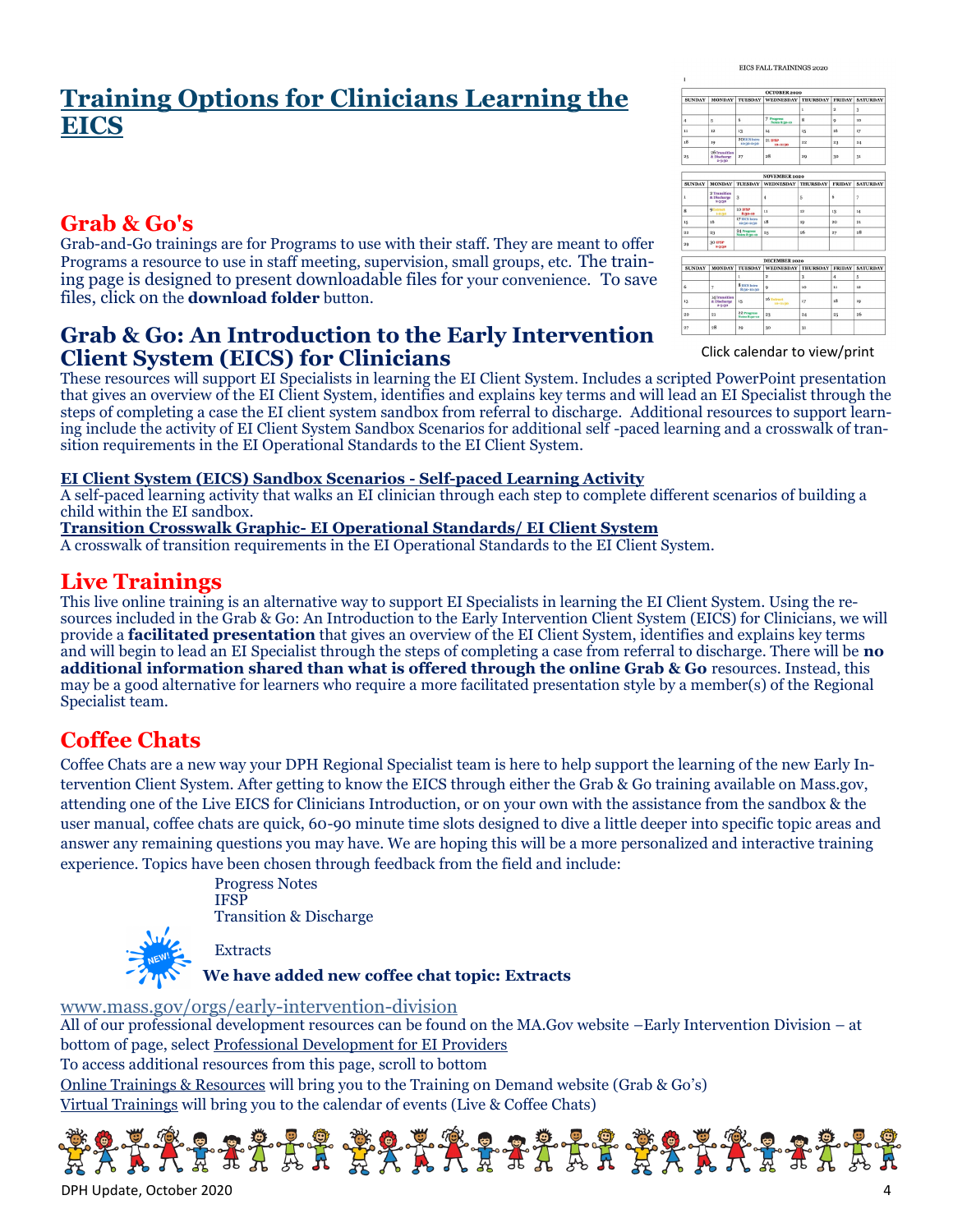## **Professional Development for EI Providers**

#### **Professional Development Modules**

DPH has released 3 new professional development modules. While these are part of the new DPH Orientation they are also available to all EI Specialists. These modules were developed by an international work group that formed out of the Early Intervention-Early Childhood Professional Development Community of Practice. Members of the work group have extensive experience developing and delivering early intervention training.

#### **Foundation Pillars**

Forty years of research, model demonstration projects, and wisdom and experience from providers and families, have led to the identification of five major themes. These themes, referred to throughout this module as "foundational pillars," help guide and support best practices in the field of early intervention. These five pillars include: Family Centered Practices, Children's Learning, Natural Environments, Adult Learning, and Quality Teaming. Upon completion of this module, users will have an understanding of each foundational pillar and gain access to resources to support their work as they partner with families in early intervention.

#### **Mission and Key Principles in EI**

This module was developed by an international work group that formed out of the Early Intervention-Early Childhood Professional Development Community of Practice. Members of the work group have extensive experience developing and delivering early intervention training. This module focuses on what early intervention looks like and what it doesn't look like it practice because too often those practices are still being used. This module is one part of a Universal Online Part C Early Intervention Curriculum that may be used to support quality early intervention practices and has been modified from its original version to reflect the Massachusetts EI curriculum.

#### **Authentic Assessment**

This module was developed by an international work group that formed out of the Early Intervention-Early Childhood Professional Development Community of Practice. Members of the work group have extensive experience developing and delivering early intervention training. It is through authentic assessment that team members gain a better idea of how accurate their findings are related to a child's skills during their routines and everyday interactions with familiar people. This module is one part of a Universal Online Part C Early Intervention Curriculum that may be used to support quality early intervention practices and has been modified from its original version to reflect the Massachusetts EI curriculum.

Modules can be found here: [https://hsmc.customers.my](https://hsmc.customers.my-lms.net/login/index.php)-lms.net/login/index.php

# <u> \$2XXXXXXX \$2XXXXXXXXXXXXXXXXXXX</u>

## **Data Manager Updates**

#### **EICS Data Extracts: Overview & Trainings are Coming**

#### **October 20, 2020, 3pm: EI Webinar—EICS Data Extract Documents**

The October 20th EI webinar will include an overview of the EICS Data Extract documents that can be used to assist programs on how to download and use EICS client, insurance, billing and personnel data in order to generate reports. These documents (see attachments below) provide basic what, where, how and why information about the data extracts available to all EICS users under the Reporting section of the new EI system. They also include ways to navigate through all of the data. Future documents will include how to create specific reports such as a list of active children 30 months of age or older by their city/town of residence. These documents can be used as a training tool for yourself and staff to provide hands-on information about every client in your program.

Following the webinar, Coffee Chats will occur in [November/December](https://files.constantcontact.com/dafff9ae001/ad42d40e-6d1e-4a8e-82fd-f5051156acf6.png) that will show you and your staff how to use the data extracts in Excel to get the information most important to you. Come join us on October 20th for the first overview and use of these tools.

[General Information](https://files.constantcontact.com/dafff9ae001/bd56aa7b-05cf-4c59-bac1-7a15bae49afb.docx)

[Client Extract](https://files.constantcontact.com/dafff9ae001/ae7105cb-b008-4f79-b0a1-86aae4ec86e0.docx)

[Insurance Extract](https://files.constantcontact.com/dafff9ae001/fc71bc4f-a6c1-4359-95ce-3323da9266ea.docx)

[Billing Extract](https://files.constantcontact.com/dafff9ae001/b5189345-8a5e-4760-bd65-514c0b2013e4.docx)

[Personnel Extract](https://files.constantcontact.com/dafff9ae001/f0762875-5407-4ee4-8bfb-043fb397b62d.docx)

[Excel—First Steps](https://files.constantcontact.com/dafff9ae001/f9496a59-bb23-49bb-8666-13caf664c4df.pdf)

DPH Update, October 2020 5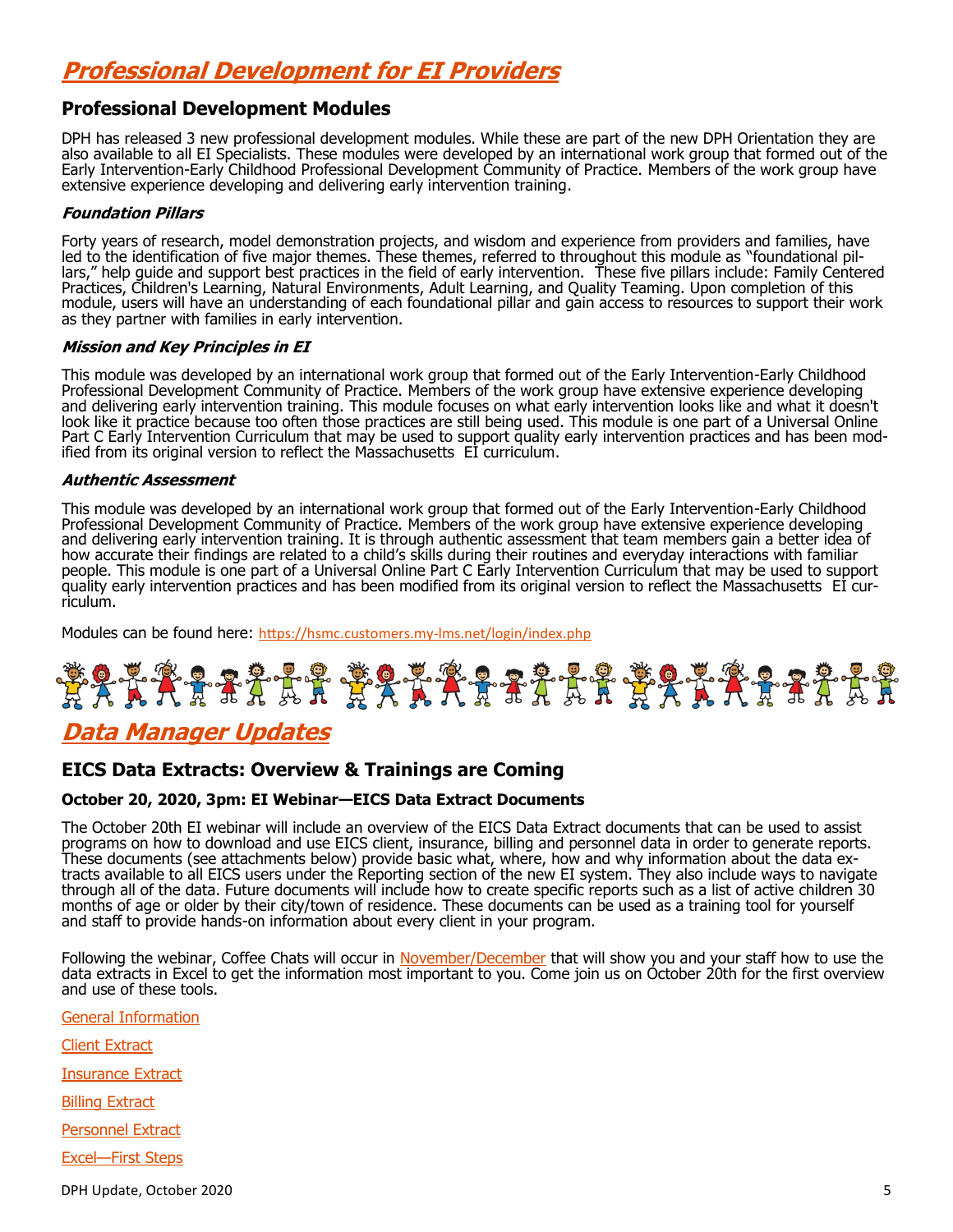

## **Resources & Events**

#### **Behavioral Health Screening**

MassHealth has issued this bulletin on behavioral health screening to remind providers treating children, youth, and pregnant and postpartum (perinatal) mothers and caregivers of the essential role that they play in identifying behavioral health needs in those members. The COVID-19 pandemic and its disruption of everyday life have exacerbated social and health disparities, particularly for those at risk for poor health outcomes due to longstanding inequities. It is crucial that providers continue routine behavioral health screening and follow-up throughout the COVID-19 state of emergency and thereafter.

The bulletin is posted on the MassHealth All Provider Bulletin page as well the MassHealth COVID 19 Guidance for Providers page and is attached here.

[https://www.mass.gov/lists/all](https://www.mass.gov/lists/all-provider-bulletins)-provider-bulletins

[https://www.mass.gov/info](https://www.mass.gov/info-details/masshealth-coronavirus-disease-2019-covid-19-providers#guidance-for-all-providers-​)-details/masshealth-coronavirus-disease-2019-covid-19-providers#guidance-for-all-providers-

#### **Pyramid Model Training Opportunity!!**

Over the past several years, the CSEFEL Pyramid Model was rolled out across the state. Most recently, the Massachusetts Department of Elementary and Secondary Education (MA DESE) selected the implementation of Early Childhood Positive Behavior Supports through Pyramid Model strategies (EC-PBS/Pyramid) as its evidence-based practice (EBP) as part of their State Systemic Improvement Plan to improve social emotional outcomes for children.

In addition, the Massachusetts Department of Early Education and Care (EEC) has been implementing a Preschool Positive Behavior Supports initiative using the Pyramid Model. Together, EEC and DESE are continuing to bring the PBS Pyramid Model strategies to programs across the Commonwealth, creating linkages across community-based programs and school districts.

Now, thanks to EEC, an exciting opportunity is available to all Early Intervention providers! EEC has purchased the ePyramid Model Course, Infant Toddler, Preschool, and Birth to Five modules. These are available for **FREE** to any Massachusetts resident working in Early Childhood settings.

**Pyramid Model for Infant Toddler** is an online professional development course created by the Pyramid Model Consortium (PMC), experts in the field of social emotional development in early childhood.

The course consists of 15 hours of content, divided into three modules:

#### **Module 1: Building Relationships and Creating Supportive Environments**

#### **Module 2: Social Emotional Teaching Strategies**

#### **Module 3: Individualized Intervention; Determining the Meaning of Behavior and Developing Appropriate Responses**

To access the training:

- Go to EEC's training site Massachusetts StrongStart Professional Development System [https://](https://strongstart.eoe.mass.gov/ets/home) [strongstart.eoe.mass.gov/ets/home](https://strongstart.eoe.mass.gov/ets/home)
- Complete the prompts to register.
- **When asked to enter the PQR number, enter 1111.**
- Once your account is set up, go to the Course Catalog and search "Pyramid".
- Select module, add to your cart, checkout.

You can proceed at your own pace through the training.

I hope many of you can take advantage of this tremendous opportunity from EEC!

Please contact Joan Butterfield with any questions. [joan.butterfield@state.ma.us](mailto:joan.butterfield@state.ma.us)

#### **Family Sign Language Program**

The Family Sign Language Program (FSLP) provides **American Sign Language instruction to families** of children who are deaf and hard of hearing enrolled in **Early Intervention**. Aimee Stevens, the coordinator of the FSLP, describes in this video the importance of sign language, services the FSLP offers and how to register.

<https://www.facebook.com/watch/?v=3300074333448650>